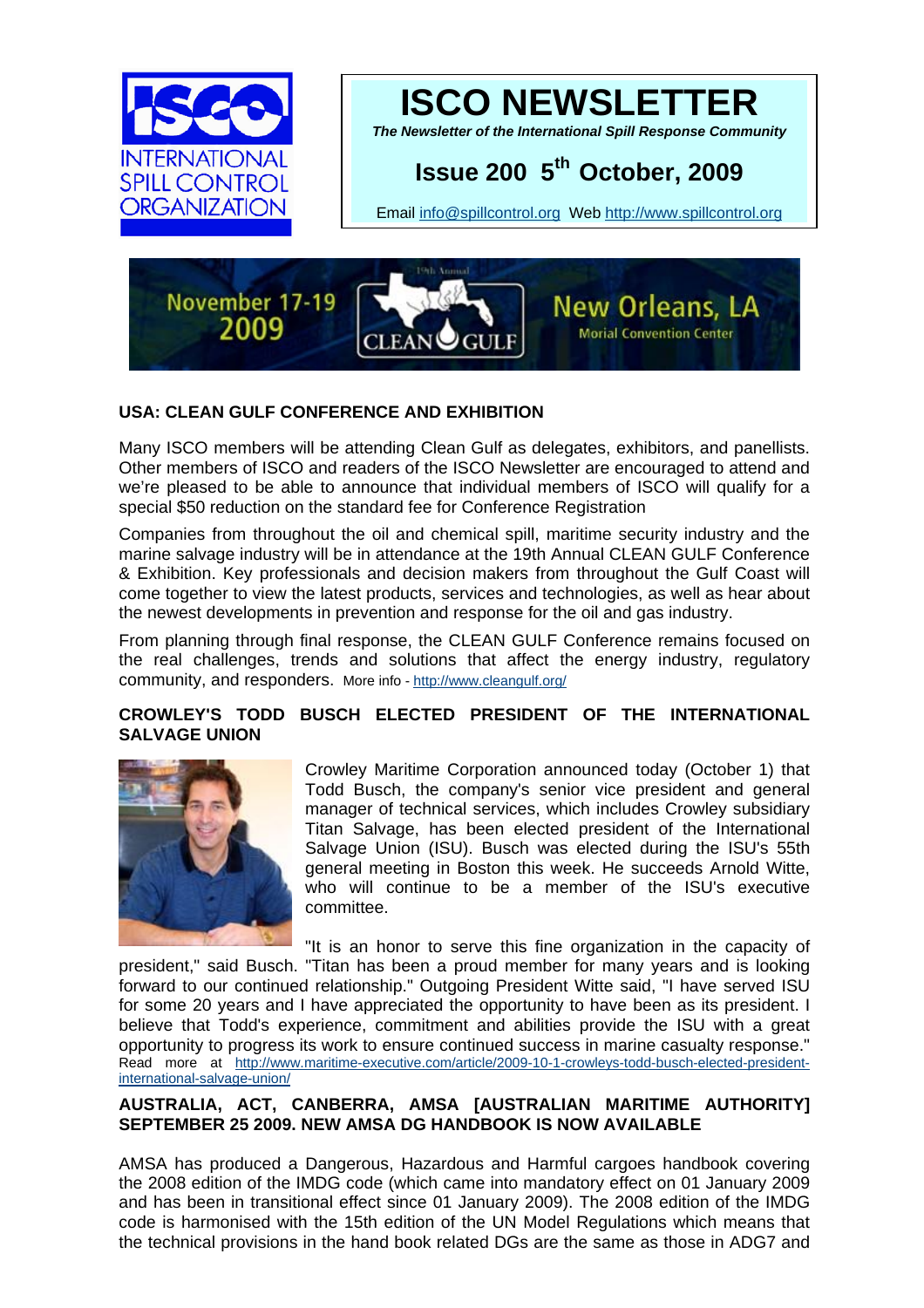AEC3. The 2008 edition of the IMDG code mandates training for all shore based personnel involved in the shipment of dangerous goods by sea. AMSA has provided information sheets on these training requirements (along with other DG information) which can be found at: http://www.amsa.gov.au/Shipping\_Safety/Cargoes\_and\_Dangerous\_Goods/

A list of currently accepted training providers (for those elements that require AMSA acceptance) can be found at:

[http://www.amsa.gov.au/Shipping\\_Safety/Cargoes\\_and\\_Dangerous\\_Goods/training.asp](http://www.amsa.gov.au/Shipping_Safety/Cargoes_and_Dangerous_Goods/training.asp)

The hand book is designed to allow it to be used as a effective training text (it reflects the requirements of Chapter 1.3 of the IMDG code for this reason) but is not mandatory to use it for this purpose (Annex 1 outlines training requirements and relevant hand book sections and other references).. It is also designed as an information resource for those involved in the preparation and shipment of dangerous goods by sea. The book can be purchased from AMSA at its Head office - Phone 62795020, e-mail: [dangerousgoods@amsa.gov.au](mailto:dangerousgoods@amsa.gov.au) and costs A\$25 per copy plus GST and postage. [http://www.amsa.gov.au](http://www.amsa.gov.au/) [With thanks to Don Johnston of DG & Hazmat Group for providing this information]

## **USA, TX, HOUSTON, SEPTEMBER 26 2009. POSSIBLE WWII VESSEL THAT'S BURIED IS LEAKING OIL – CLEANUP COULD TAKE WEEKS**



In the picture: A diver climbs back aboard Friday, over the sunken ship where workers secured a 2-inch fracture in its fuel tanks*.*

A possible World War II-era ship found buried in the ocean floor six miles off the East Texas-Louisiana shoreline is leaking oil, and authorities expect to spend several weeks removing all fuel from the vessel.

The U.S. Coast Guard's Port Arthur personnel recently discovered what appeared to be a minor oil sheen about six miles off Texas Point, in the Sabine Pass area. The oil was initially thought to have spilled from a pipeline, but that theory was ruled out.

A sonar scan showed the hull of a sunken ship. Further investigation revealed the submerged vessel is consistent in size and shape with a 417 foot-long, 56-foot-wide World War II Liberty ship. The vessel, found in 36 feet of water, is buried in the ocean floor, with only five feet of the ship's hull protruding from the ground with no identifiable markers visible. The ship has already been documented on marine maps as a charted wreck, said Coast Guard Lt. J. G. Kimberly Kaiser of the Coast Guard's Port Arthur station, indicating the vessel's sunken remains have been discovered before. Coordinates provided by the Coast Guard and searches of the National Oceanic and Atmospheric Administration's Office of Coast Survey's records, which document shipwrecks, confirm the sunken vessel is a Liberty ship, formerly known as the SS William Beaumont, which sank in 1971. Read the whole story at <http://www.chron.com/disp/story.mpl/metropolitan/6637193.html>

**INDIA: PARADIP PORT SOS TO INTERNATIONAL AGENCIES** 



Paradip port has sought the help of international agencies to attend the sunken Mongolian ship Black Rose' as it continued to spill oil threatening the coast. "Small quantities of oil have started oozing out from September 21 onwards probably from the settling and service tank of engine room and reaching the shore", the port admitted in a release issued here on Thursday. The Paradip Port Trust (PPT) said it has deployed

one vessel with oil containment booms' and skimmers near the sunken vessel to tackle the spilled oil'. A Coast Guard vessel, Vivek, has also been stationed there, it pointed out. The port said two tenders had been floated for the purpose. While one tender intends to plug the air vents, sounding pipes and any other holes to prevent oil spill from the ship', the other is for taking out oil from the sunken ship'. The PPT said work is expected to begin by Saturday. Black Rose, which sank about 1.6 miles off the coast on September nine just after it sailed out of the harbor, has 942 tons of Fuel Oil' (Black Oil/Furnace Oil) and 48 tons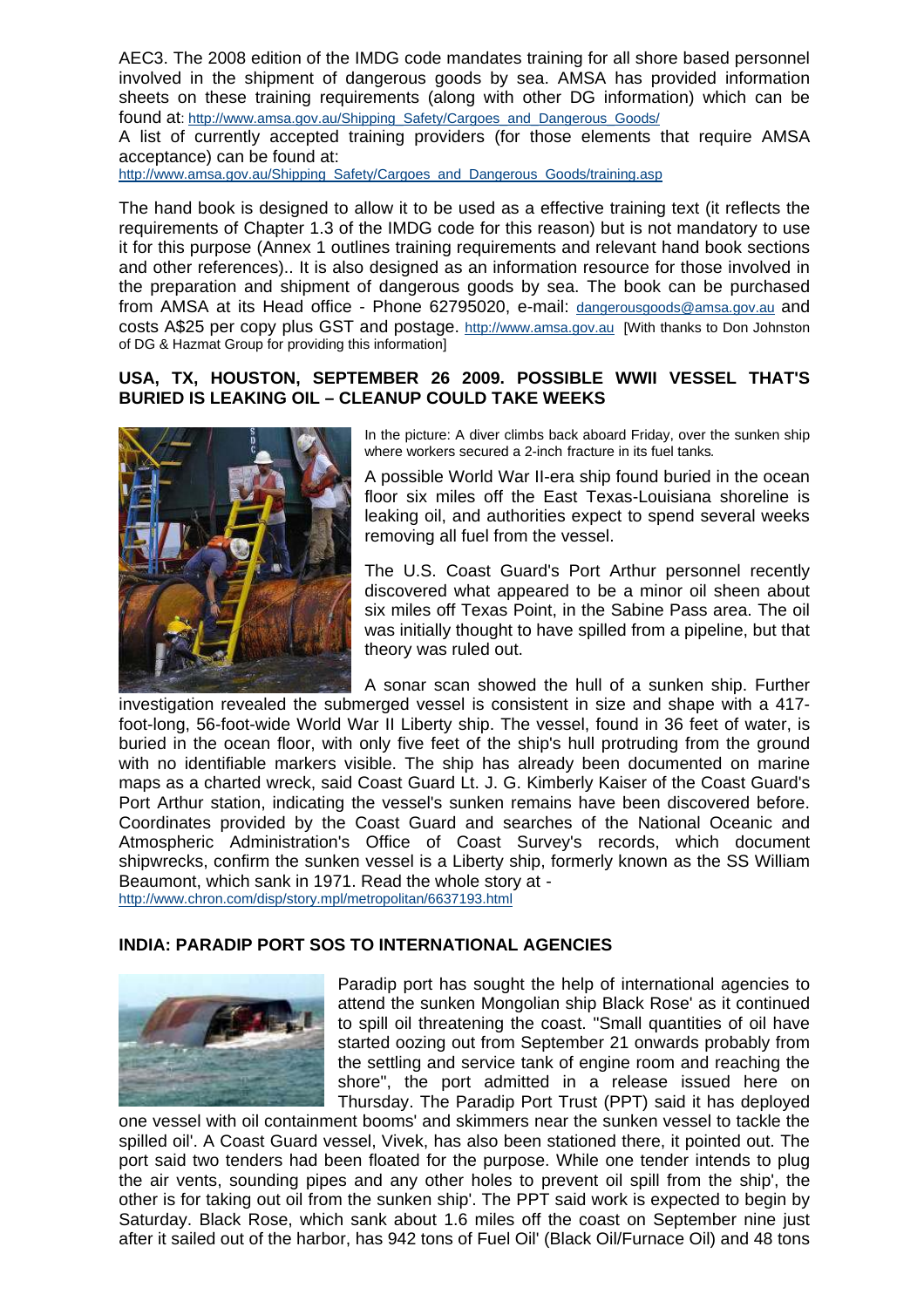of diesel stored in three different tanks. [Thanks to Don Johnston of DG & Hazmat Group] You can read more at [http://timesofindia.indiatimes.com/news/city/bhubaneswar/Paradip-port-SOS-to-international](http://timesofindia.indiatimes.com/news/city/bhubaneswar/Paradip-port-SOS-to-international-agencies/articleshow/5052833.cms)[agencies/articleshow/5052833.cms](http://timesofindia.indiatimes.com/news/city/bhubaneswar/Paradip-port-SOS-to-international-agencies/articleshow/5052833.cms)

#### **USA, TX, HOUSTON, SEPTEMBER 27 2009. COAST GUARD, PARTNER AGENCIES RESPOND TO OIL SPILL IN THE HOUSTON SHIP CHANNEL**

A Unified Command consisting of the U.S. Coast Guard, Texas General Land Office, Port of Houston Authority, the Houston Fire Department and O'Brien's Response Management are responding to an oil spill in the Houston Ship Channel, Saturday. Watchstanders from Sector Houston-Galveston received a call at approximately 9 p.m. Friday, Sept. 25, 2009, reporting that the 458-foot motor vessel Chemical Supplier had collided with Buffalo Barge #251 in the vicinity of Brady's Island near the I-610 bridge. The motor vessel was headed inbound attempting to turn around in the ship channel when it struck the barge resulting in the rupturing of one of the vessel's fuel tanks. The tank vessel Chemical Supplier is reported to have a 2-foot by 4-foot gash in one of its fuel tanks, approximately 5-feet above the water line. Upon colliding with the barge, crewmembers on board the Chemical Supplier began transferring the #6 heavy fuel oil from the ruptured fuel tank to an empty fuel tank on board.

The following response organizations are working with the Coast Guard in the oil response effort: T&T Marine Salvage; United States Environmental Services; Clean Channel; Phoenix Environmental; Oil Mop and Garner Environmental.

The source of the leak was secured at approximately 1:25 a.m. The fuel tank contained an estimated 22,500 gallons of fuel oil. At present, approximately 10,500 gallons of #6 heavy fuel oil has been reported to have spilled into the Houston Ship Channel. "We immediately deployed boom to contain the spill, and boats and skimmers to recover the spilled oil. The Coast Guard is working diligently with its partner agencies to reduce environmental impact," said Capt. James Whitehead, deputy commander of Sector Houston-Galveston. The Houston Ship Channel has been closed to all vessel traffic north of the I-610 bridge. <http://maritimecalamities.blogspot.com/2009/09/coast-guard-partner-agencies-respond-to.html>[Editor – A later report advised that the channel had been re-opened and that, as of Monday September 28, 4,200 gallons of oil had been recovered. Thanks to Don Johnston for forwarding this report]

#### **USA: [NAMEPA TO PRESENT 2009 MARINE ENVIRONMENT PROTECTION AWARD](http://www.maritime-executive.com/article/2009-09-29-namepa-present-2009-marine-environment-protection-award-us-coast-guard/##)  [TO U.S. COAST GUARD](http://www.maritime-executive.com/article/2009-09-29-namepa-present-2009-marine-environment-protection-award-us-coast-guard/##)**

September 21, 2009 - Clay Maitland, Founding Chairman of the North American Marine Environment Protection Association (NAMEPA), announced that the United States Coast Guard is the recipient of NAMEPA's 2009 Marine Environment Protection Award. The award will be presented at NAMEPA's Awards Dinner to be held in New York in conjunction with the 2009 World Maritime Day Parallel Event on October 16th. Commandant Allen will be present to accept the award.

The NAMEPA Marine Environment Protection Award is given in recognition of an individual or organization's efforts on behalf of preserving the marine environment as exemplified by a commitment to a program which has specific objectives set for environmental performance and improvement, and which is innovative and goes beyond minimum environmental compliance. Eligible candidates include members of the commercial maritime industry, government agencies, and individuals. Read the complete report at [http://www.maritime-executive.com/article/2009-09-29-namepa-present-2009-marine-environment-protection](http://www.maritime-executive.com/article/2009-09-29-namepa-present-2009-marine-environment-protection-award-us-coast-guard/)[award-us-coast-guard/](http://www.maritime-executive.com/article/2009-09-29-namepa-present-2009-marine-environment-protection-award-us-coast-guard/)

## **USA: EPA UNVEILS PLAN TO REVIEW SIX CONTROVERSIAL CHEMICALS AND REFORM US TOXICS POLICY**

President Obama's top environmental official announced a new push to transform the way the nation regulates toxic chemicals that may endanger people and the environment. U.S. Environmental Protection Agency Administrator Lisa Jackson called the workings of a 1976 law 'inordinately cumbersome and time-consuming' and said the administration will promote a new chemical law in Congress. In the meantime, the EPA will analyze and regulate six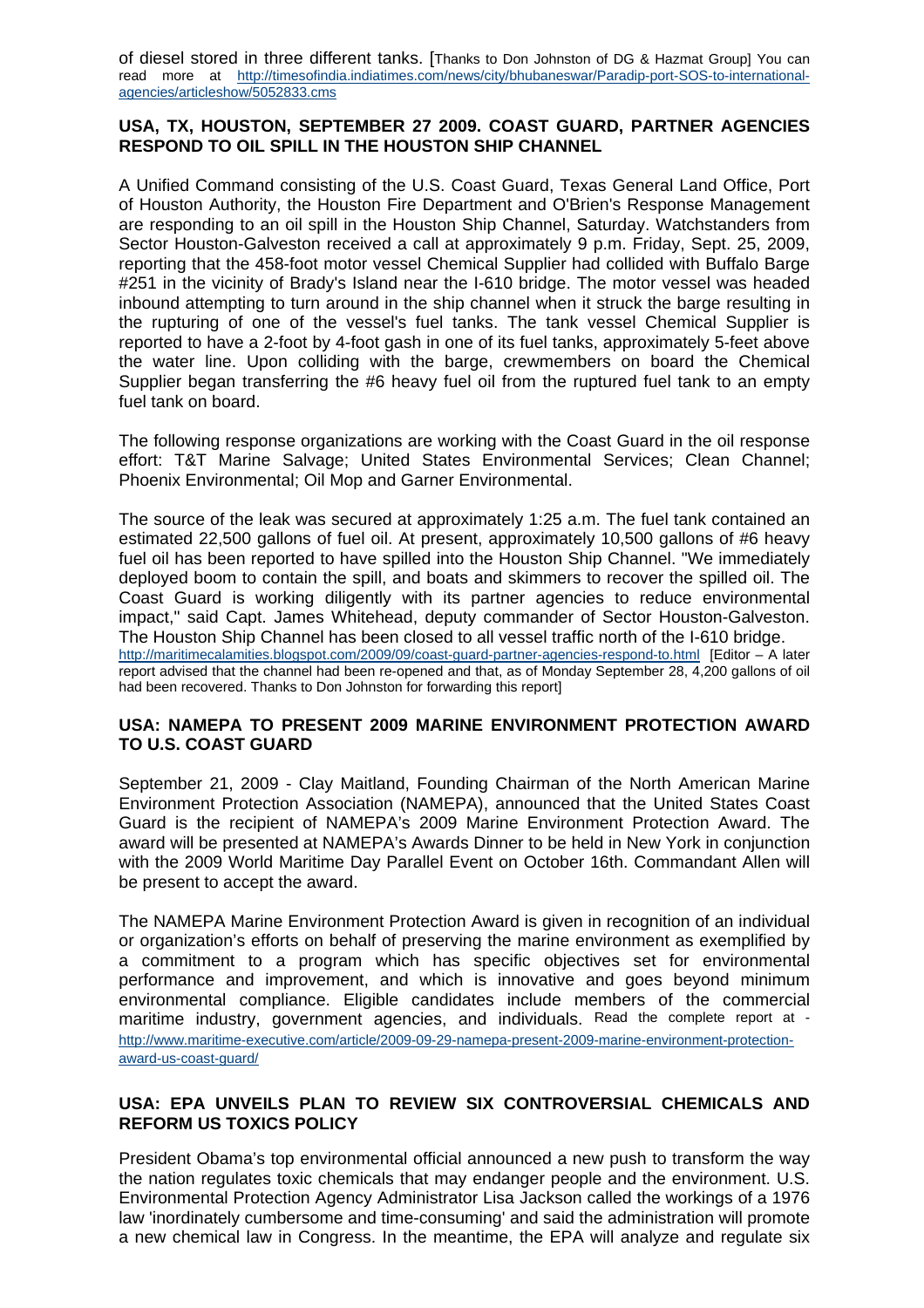high-profile, widely used chemicals that have raised health concerns, including BPA and phthalates. Read more at - <http://www.environmentalhealthnews.org/ehs/news/epa-chemicals>

## **INDONESIA TO MONITOR AUSTRALIAN OIL SPILL RESPONSE**

Indonesia has dispatched a team of officials to monitor Australia's response to the massive Montara oil leak, amid fears it could harm Indonesia's marine life. Frans Lebu Raya, governor of Indonesia's East Nusa Tenggara province, which shares a marine border with Australia, this week said he believed the oil leak was threatening marine life in Indonesian waters. A team of Indonesian officials will travel to Darwin this week to observe Australia's response to the leak. Read more at - [http://news.ninemsn.com.au/world/869810/indonesia-to-monitor-oil](http://news.ninemsn.com.au/world/869810/indonesia-to-monitor-oil-spill-response)[spill-response](http://news.ninemsn.com.au/world/869810/indonesia-to-monitor-oil-spill-response)

## **TECHNOLOGY: OPTO-ELECTRONIC NOSE SNIFFS OUT TOXIC GASES**



Imagine a polka-dotted postage stamp that can sniff out poisonous gases or deadly toxins simply by changing colors.

As reported in the Sept. 13 issue of the journal Nature Chemistry, Kenneth Suslick and his team at the University of Illinois have developed an artificial nose for the general detection of toxic industrial chemicals (TICs) that is simple, fast and inexpensive – and works by visualizing odors. This

sensor array could be useful in detecting high exposures to chemicals that pose serious health risks in the workplace or through accidental exposure.

"Our device is simply a digital multidimensional extension of litmus paper. We have a six by six array of different nanoporous pigments whose colors change depending on their chemical environment," said Suslick, the Schmidt Professor of Chemistry at the U. of I. "The pattern of the color change is a unique molecular fingerprint for any toxic gas and also tells us its concentration. By comparing that pattern to a library of color fingerprints, we can identify and quantify the TICs in a matter of seconds."

Read more at - [http://www.pollutiononline.com/article.mvc/Opto-Electronic-Nose-Sniffs-Out-Toxic-Gases-](http://www.pollutiononline.com/article.mvc/Opto-Electronic-Nose-Sniffs-Out-Toxic-Gases-0001?user=2116810&source=nl:25565)[0001?user=2116810&source=nl:25565](http://www.pollutiononline.com/article.mvc/Opto-Electronic-Nose-Sniffs-Out-Toxic-Gases-0001?user=2116810&source=nl:25565)

#### **BUILDING CAPACITY FOR RESPONDING TO HNS SPILLS (3)**

Third article in this series - Currently an international working group (WG) established by ISCO and the International Spill Accreditation Association (ISAA) is working on the development of competency accreditation standards for Chemical/HNS response organisations (public and private).

As with the existing ISAA Accreditation Scheme for oil spill response organisations, the Chemical/HNS Scheme is expected to identify a number of different disciplines (fields of work) in which accreditation may be pursued, and it is also anticipated that accredited status will be awarded at different levels, reflecting the capacity of SROs to respond in an effective way to Chemical/HNS incidents of ascending orders of difficulty, magnitude and complexity.

The aim is to develop internationally recognised minimum standards that will help governments, insurers, and other stakeholders to be better informed on the current capabilities of the SROs upon which they rely for effective and timely response to pollution incidents.

The WG is addressing these requirements for both marine and inland response – and the system has international application, not only in highly developed countries but also in other areas of the world. In partnership with ISCO, ISAA aims to raise standards of response and has an educational role.

The availability of different levels of accreditation means that it is easier for smaller SROs to begin the ascent of the competency ladder and ISAA is committed to helping SROs who want to build capacity and progress to higher levels. [To be continued]